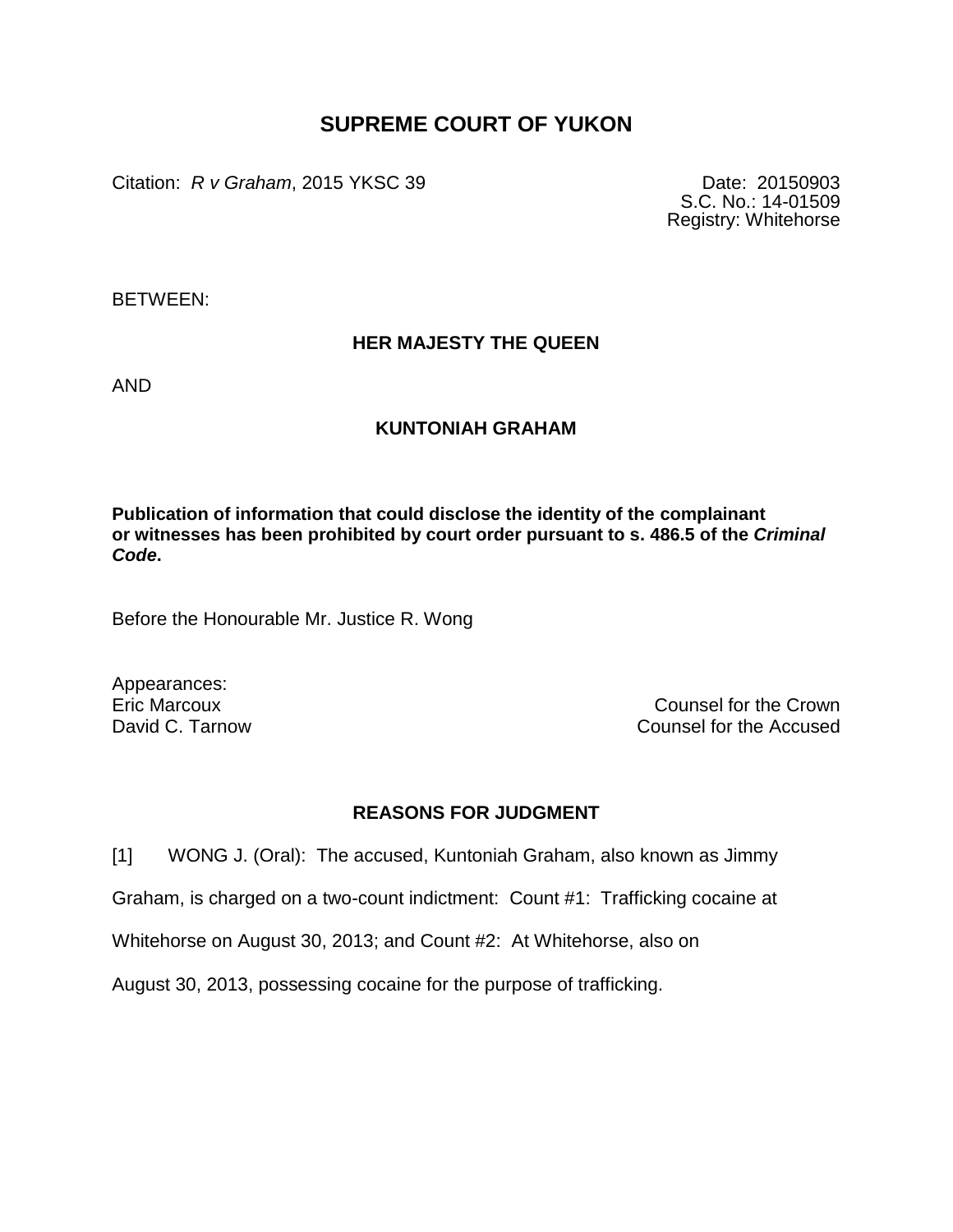[2] The evidence disclosed the following:

[3] In May 2013, the Royal Canadian Mounted Police approached D.S., a known illicit drug trafficker in Whitehorse, to be a potential police agent in order to secure evidence against his drug trafficking partners and bosses. He would also be required to testify in court against these persons if they were ultimately charged with drug trafficking offences. The investigation was codenamed Project Monolith, aimed specifically at five main targets as being major-player, large-scale traffickers in Whitehorse: Asif Aslam, Jesse Allan Ritchie, Matthew Truesdale, Michael David Brereton, and Shaun Naidu.

[4] Prior to this approach by the police, D.S. had also, from time to time, been a confidential informant for the police about his drug associates in exchange for cash, removal of his drug enemies, and ignoring some of his illicit activities.

[5] D.S.' previous role for his partners and bosses was to retrieve large amounts of delivered drugs, deliver payment monies for these drugs, break up the drug amounts into smaller quantities for street-level sales, and distribute the drugs to street traffickers. He was known to be a tough, violent man. His bosses also used him as an enforcer and to collect unpaid drug debts. D.S. is clearly a man with a sordid past and of unsavoury character. However, he also comes across as a pragmatic realist. D.S. had accumulated financial debt to his partners and was considering leaving Whitehorse and relocating elsewhere.

[6] The police decided that D.S. would be amenable and useful as a police agent and would be ideal for securing evidence against the targets in Project Monolith. A written agreement was entered into between the RCMP and D.S. on August 29, 2013. Wherein for being a police agent, D.S. would be paid \$1,500 per week for expenses,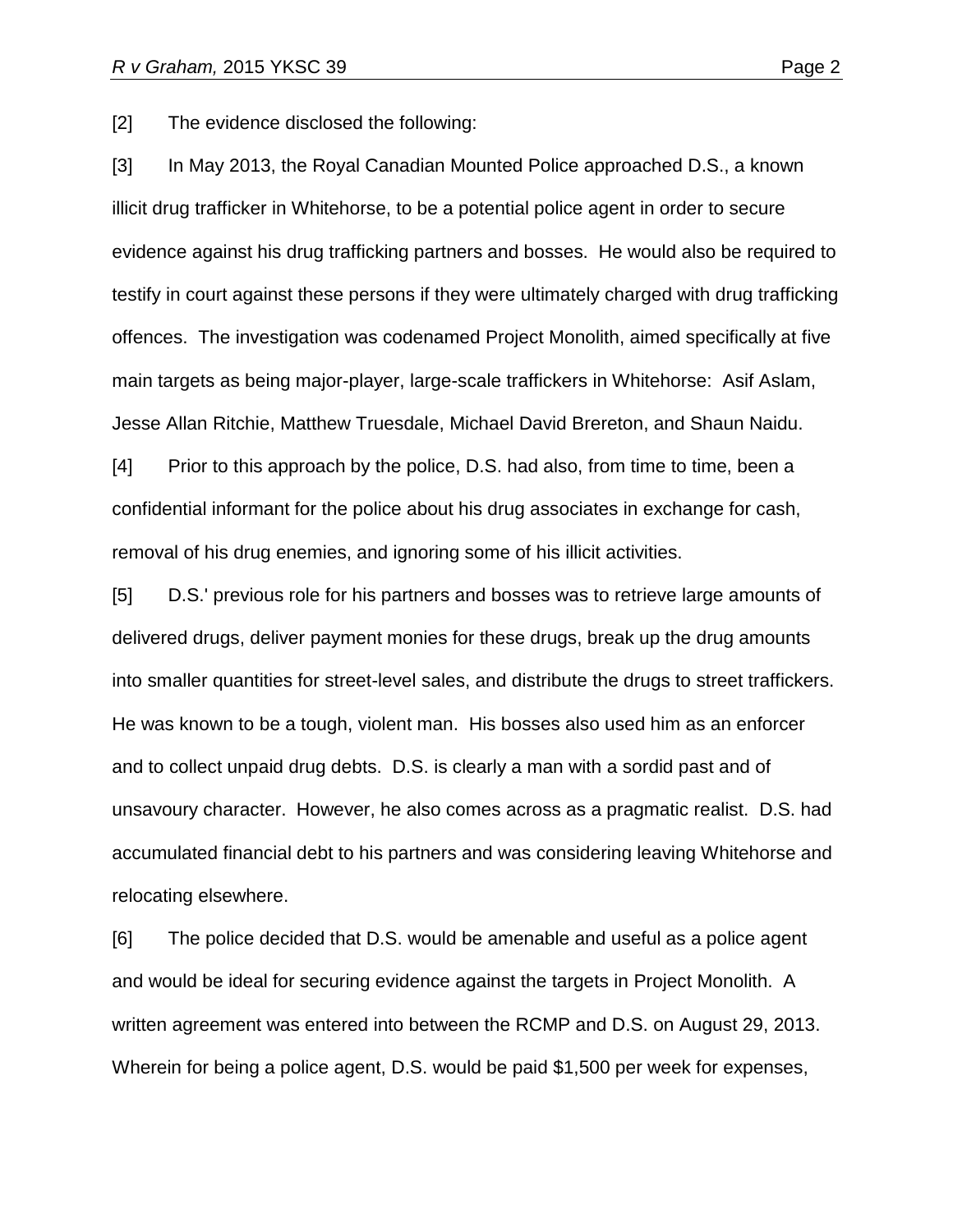\$117,500 when charges were laid against the targets, and another \$117,500 at the conclusion of the trials against the targets. He would also be placed under the witness protection program and be relocated with a new identity.

[7] On August 30, 2013, D.S. received text communication from Jesse Ritchie to attend at the address of 11 Redwood Street in Whitehorse and collect "paper", a codename for a kilogram package of cocaine, located at the bottom drawer of the stove. It was the same drawer at which monies had previously been placed. His police handlers instructed D.S. to retrieve the drugs and turn it over to the police. He would be followed and protected by police surveillance during the retrieval.

[8] 11 Redwood Street is an address familiar to D.S. and his drug associates, as it was used as a social clubhouse. D.S.' person and truck was searched by the police before he started the trip, in order to ensure that he was not carrying any drugs, weapons, or extra cell phones. Several police officers had beforehand set up surveillance six to 10 houses down the street from 11 Redwood. D.S. was followed by other police officers and was observed entering the driveway of 11 Redwood.

[9] D.S. testified that the accused, Jimmy Graham, with whom he is familiar and with whom he had previously engaged in illicit drug deals, was on the property doing some work on a vehicle. He said he spoke to the accused briefly and they both entered the kitchen in the house. Seated in the kitchen was an unidentified man. D.S. asked the accused if the "work" -- meaning "cocaine" -- was still there. The accused said, yes, and pointed to the bottom drawer of the stove. D.S. opened the drawer and saw a twice-folded brown Super A Foods Store paper bag. He picked up the bag, felt content weight in the bag, and closed the drawer. He returned to his vehicle, placed the bag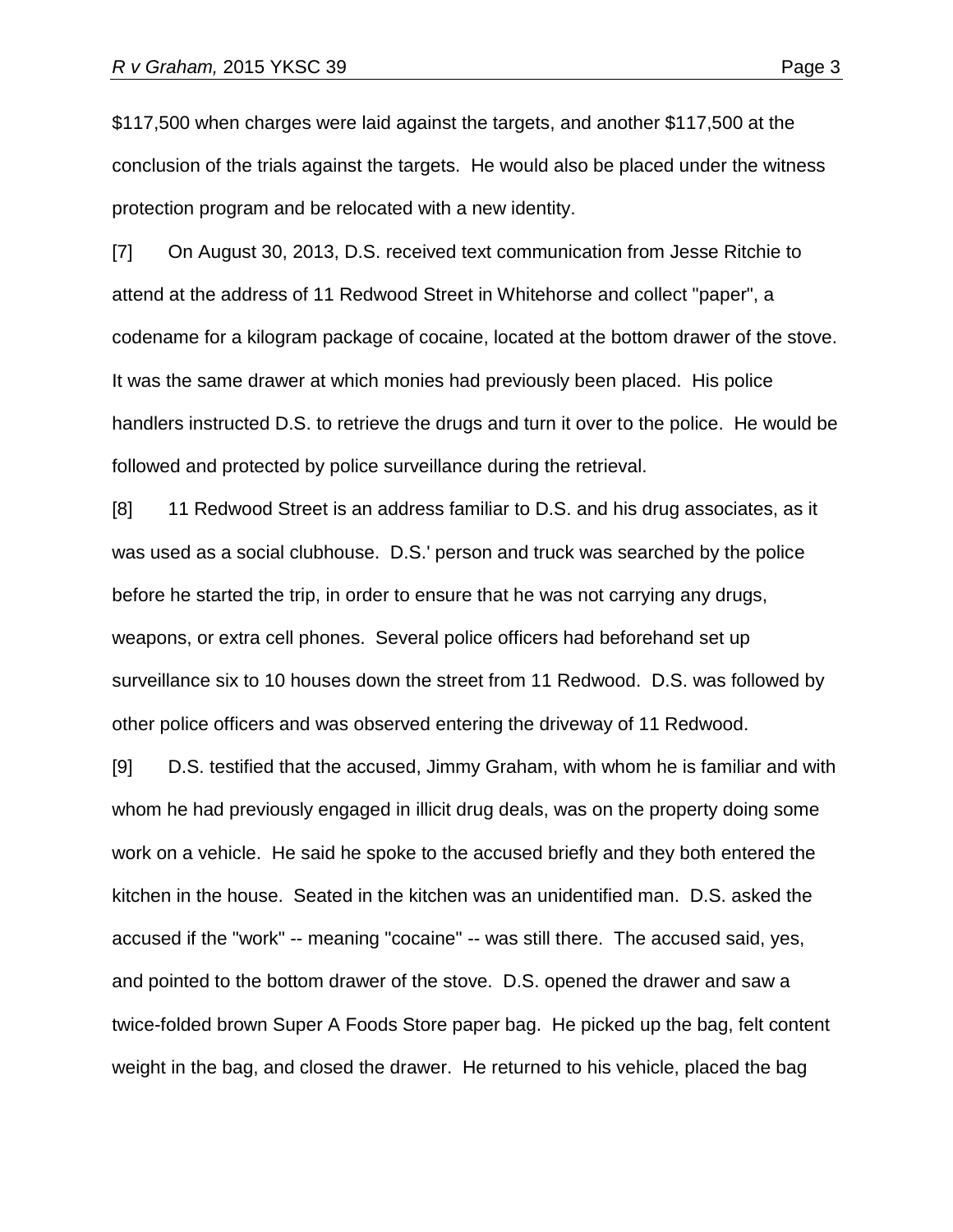under his seat, and drove back to the police safe house. There, he and his vehicle were searched again for other drugs, weapons, and extra cell phones, and was debriefed as to what transpired at 11 Redwood.

[10] The brown paper bag was examined by the police. Inside the paper bag was a plastic Petro-Canada gas and convenience store bag encasing a taped vacuum-sealed brick, later analyzed to be one kilogram of cocaine. Halfway up the exterior of the plastic bag, the accused's right index and middle finger prints were found. The kilogram of cocaine had a wholesale value of \$75,000, and possibly a retail value of \$90,000 to \$100,000 if sold in small, individual street-level packets.

[11] The police surveillance team were unable to note the presence of the accused outside the house of 11 Redwood. However, they did notice the presence of a blue Volkswagen Jetta with heavily tinted windows in the driveway of 11 Redwood associated with the accused. The accused was not charged with these offences until December 2013, when Project Monolith concluded.

[12] At his trial, the accused did not testify. His fraternal twin brother, Dezi Graham, testified that both he and the accused would frequently attend at 11 Redwood as a social gathering place and enjoy barbeque dinners with other attendees. They would bring food purchased from Super A Foods and from Petro-Canada gas and convenience stores, which would explain the presence of the plastic bag encasing the cocaine with the accused's fingerprints.

[13] Defence's contention is that D.S. fabricated the presence and actions of the accused on August 30, 2013, as there were no police observations of the accused on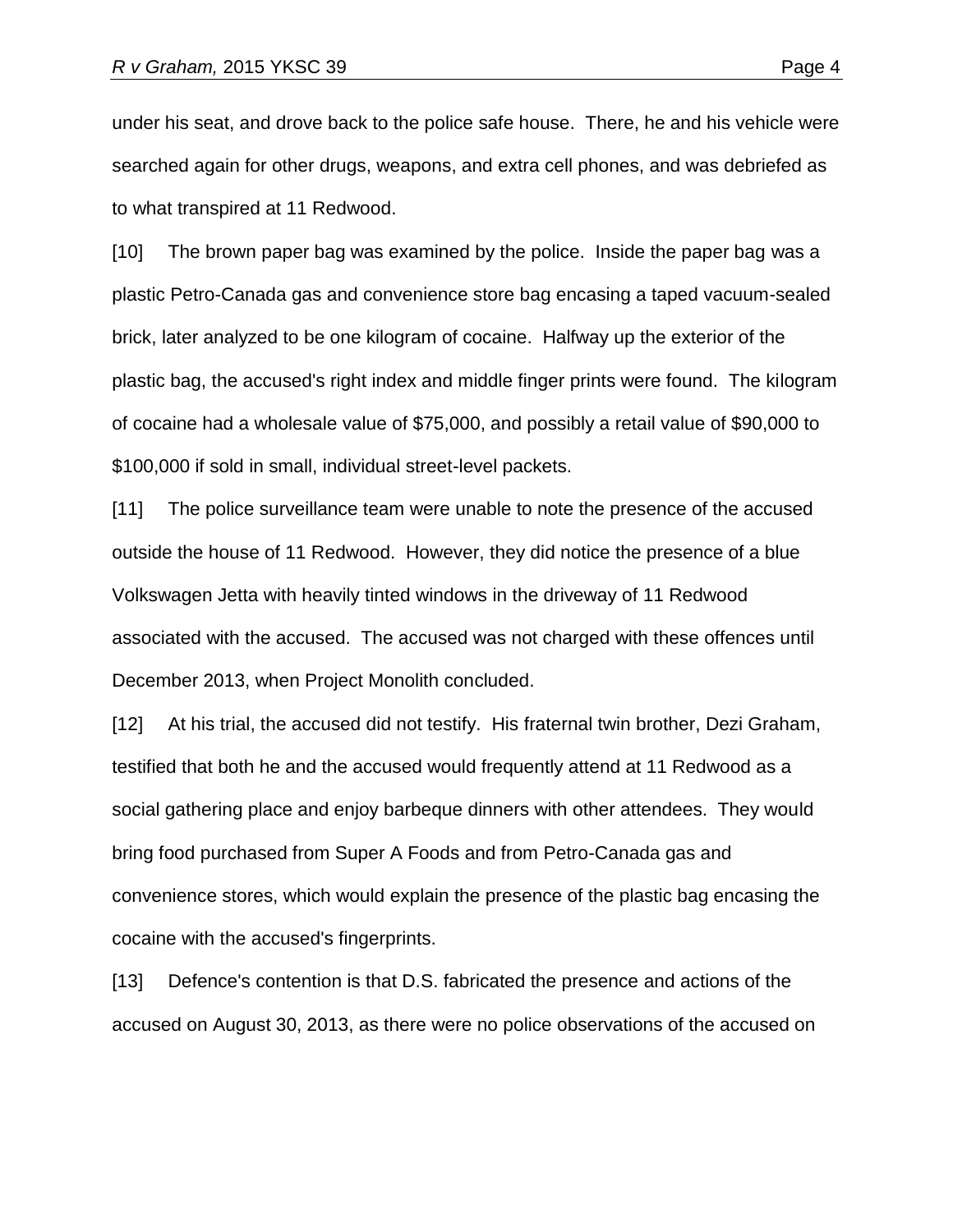the property at the material time. It was also submitted that the accused's fingerprints on the plastic bag could have been placed there on an earlier innocent occasion.

[14] However, Dezi Graham's evidence is of no assistance. He was not present at 11 Redwood at the material time on August 30, 2013, when D.S. attended, and he is not able to confirm where the accused was on August 30, 2013.

[15] Crown's contention is that D.S.' evidence and corroboration of the accused's fingerprints on the encasing plastic bag justifies a finding of guilt on these two charges.

[16] Defence submitted that no credence should be given to D.S.' evidence. He is a self-serving, unsavoury, ruthless character who is capable of disloyalty and betrayal to meet his own selfish ends.

[17] However, I find D.S. to also be a pragmatic realist. The only way he would be able to disassociate himself from his Whitehorse drug trafficking colleagues, extricate himself from any outstanding drug debts to them and start anew elsewhere would be to cooperate with the police and secure the necessary evidence for Project Monolith.

[18] When D.S. and the police went to 11 Redwood to retrieve the cocaine, they did not expect to find anyone on the property. D.S. had previously been given a house key for 11 Redwood by his bosses. It is conceivable that the accused and the unidentified man in the kitchen were present to safeguard the cocaine until it was retrieved by D.S.

[19] Defence also contended that D.S. not only fabricated the story about the accused being present at the time of the drug retrieval, the cocaine removed was from another source which D.S. picked up en route to 11 Redwood.

[20] I think that theory is insupportable, as both D.S. and the police did not initially expect to find anyone at 11 Redwood. The short time from the safe house departure